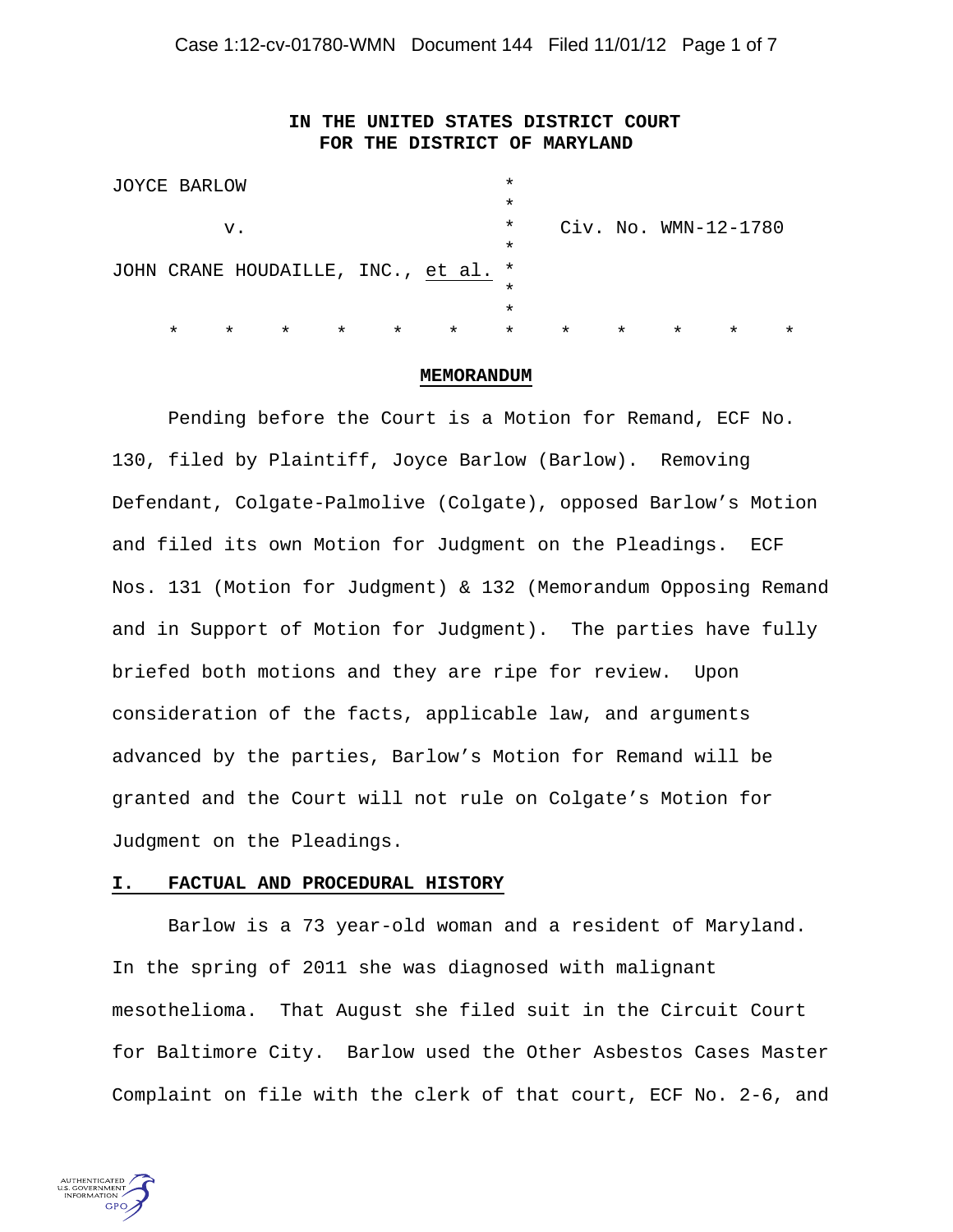# Case 1:12-cv-01780-WMN Document 144 Filed 11/01/12 Page 2 of 7

by short form complaint, ECF No 2, stated claims for (1) strict liability, (2) breach of warranty, (3) negligence, (4) fraud, (5) conspiracy, and (6) market share liability, against 24 defendants, including four from Maryland. In November, 2011, Barlow amended her Complaint to add Colgate as a defendant. ECF No. 25. Colgate is incorporated in Delaware and its principal place of business is in New York.

 In May 2012, Barlow responded to Defendants' Joint Interrogatories and identified only one source of possible asbestos exposure: her regular use of Colgate's Cashmere Bouquet talcum powder (Cashmere). Barlow was deposed on June 12, 2012. There, she explicitly stated that she did not believe she was exposed to asbestos in any way other than through her use of Cashmere.

 The following day, counsel for Colgate sent a letter to Barlow's counsel informing them of Colgate's intent to remove the case to federal court and inviting them "to supply the evidence on which [Barlow] base[s] [her] claims against the Maryland defendants." ECF No. 65. Barlow's counsel responded without specifying any evidence against the Maryland defendants and threatened to seek remand and sanctions if Colgate removed the case. ECF No. 66. Colgate removed the case on June 15, 2012.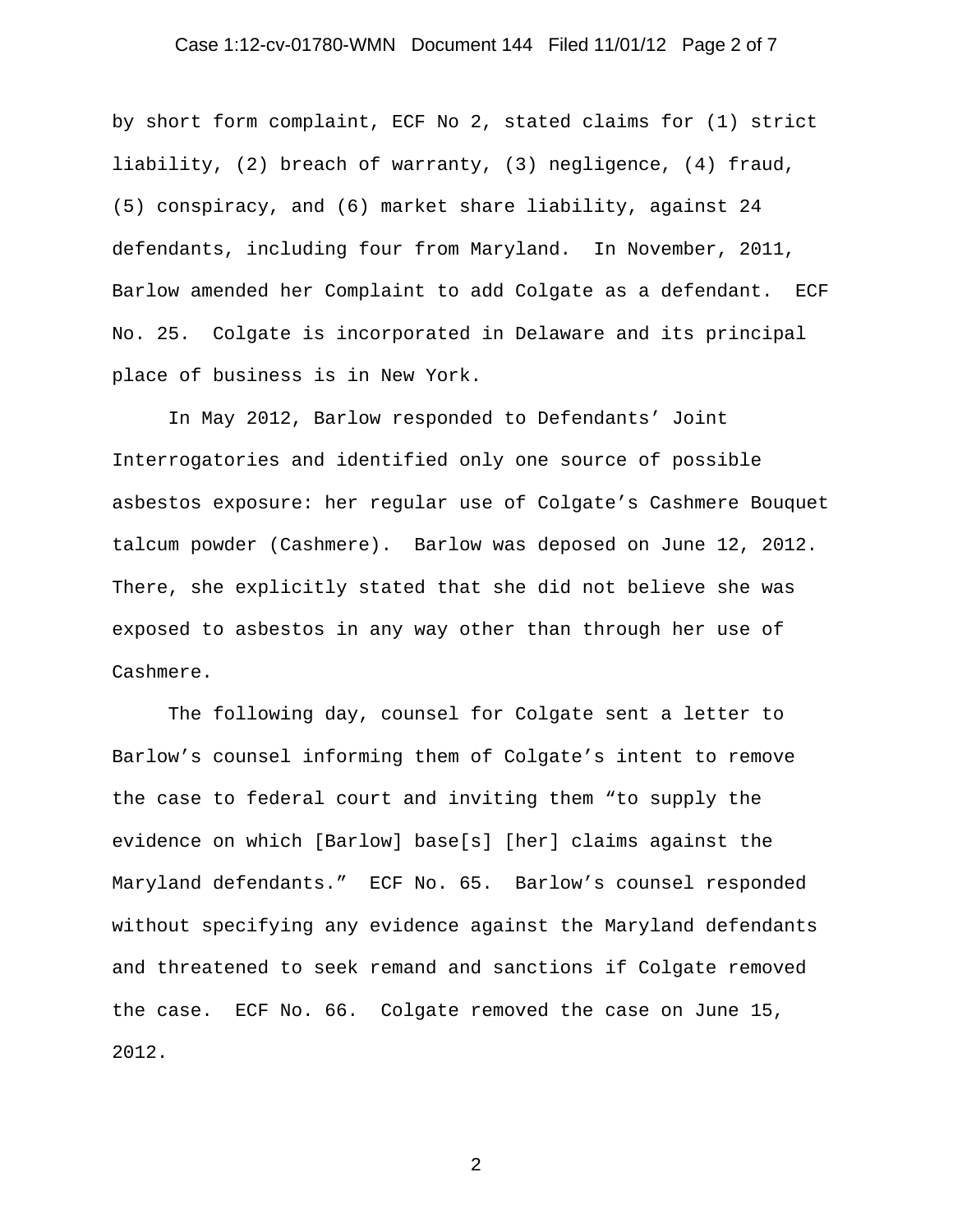### Case 1:12-cv-01780-WMN Document 144 Filed 11/01/12 Page 3 of 7

 In its Notice of Removal Colgate states that this Court has jurisdiction over this matter because "the proper parties" are completely diverse. ECF No. 1, ¶¶ 8-9. Colgate invokes the doctrine of "fraudulent joinder" and suggests that because Barlow has failed to identify any claim against any of the Maryland defendants, and because her discovery responses demonstrate that she does not intend to pursue any claims against them, the Maryland defendants can be discounted for the purpose of determining whether diversity jurisdiction exists. Id. at ¶¶ 15-16.

Barlow filed the present motion on July 16, 2012. In it, she argues that remand is proper because Colgate has not shown that she has no possibility of succeeding on her claims against the in-state defendants. Barlow also requested that she be awarded fees pursuant to 28 U.S.C. § 1447(c).

#### **II. STANDARD OF REVIEW**

 The doctrine of fraudulent joinder is an exception to the complete diversity rule normally required for a federal court to exercise diversity jurisdiction. Bendy v. C.B. Fleet Co., Civ. No. CCB-10-3385, 2011 WL 1161733, \*3 (D. Md. Mar. 28, 2011). Defendants opposing remand, when removal was based on the doctrine of fraudulent joinder, carry a very heavy burden. Mayes v. Rapoport, 198 F.3d 457, 464 (4th Cir. 1999). The defendant must show either that (1) there has been outright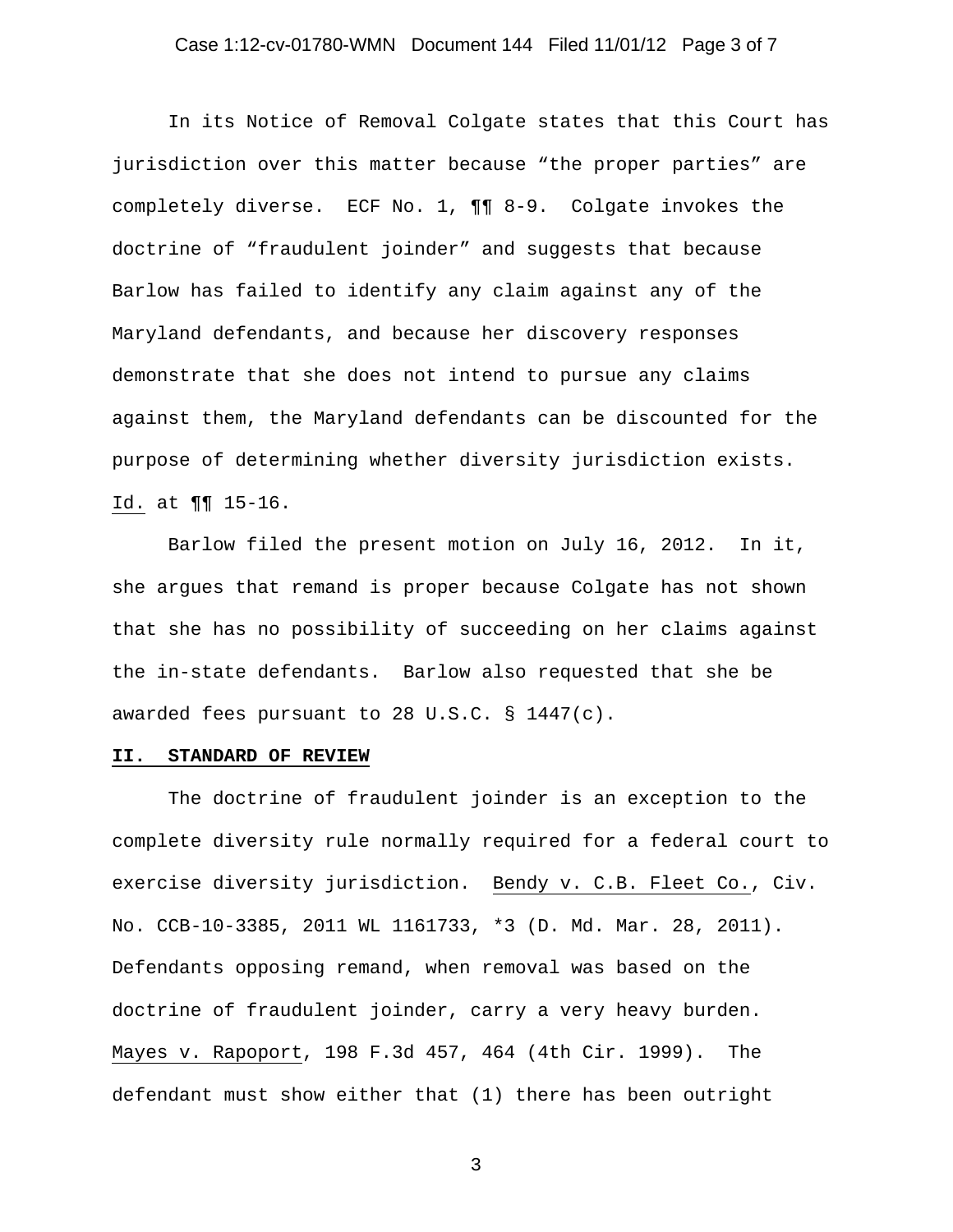#### Case 1:12-cv-01780-WMN Document 144 Filed 11/01/12 Page 4 of 7

fraud in the plaintiff's pleading, or (2) "there is no possibility that the plaintiff would be able to establish a cause of action against the in-state defendant in state court." Id. (quoting Marshall v. Manville Sales Corp., 6 F.3d 229, 232  $(4th Cir. 1993))$ .<sup>1</sup> In considering whether a party has been fraudulently joined, the court is not confined to the allegations of the complaint, but may consider the entire record. AIDS Counseling & Testing Ctrs. v. Group W Television, Inc., 903 F.2d 1000, 1004 (4th Cir. 1990).

#### **III. DISCUSSION**

 Colgate does not explicitly state which theory of fraudulent joinder it is arguing. It points to Barlow's interrogatory responses and her deposition testimony, ECF No. 137 at 13-17, and claims that the other defendants, particularly the in-state defendants, are fraudulently joined because Barlow has no evidence to support her claims against them. Id. at 24.

 1 Courts around the country have devoted considerable time and energy to explaining that "no possibility" does actually mean, no possibility. See e.g., Harley v. CSX Transp., Inc., 187 F.3d 422, 426 (4th Cir. 1999) (a plaintiff need only show "a slight possibility of a right to relief" or that he or she has a "glimmer of hope" of succeeding on claim); In re Maine Asbestos Cases, 44 F. Supp. 2d 368 (D. Maine 1999) (court must be able to say "to a legal certainty" plaintiff will be unsuccessful); Green v. Amerada Hess Corp., 707 F.2d 201, 205 (5th Cir. 1983) ("The removing party must prove that there is absolutely no possibility that the plaintiff will be able to establish a cause of action against the in-state defendant in state court."); see also 13F Charles Alan Wright, Arthur R. Miller & Edward H. Cooper, Federal Practice and Procedure § 3641.1 (3d ed. 2009) (and cases cited therein).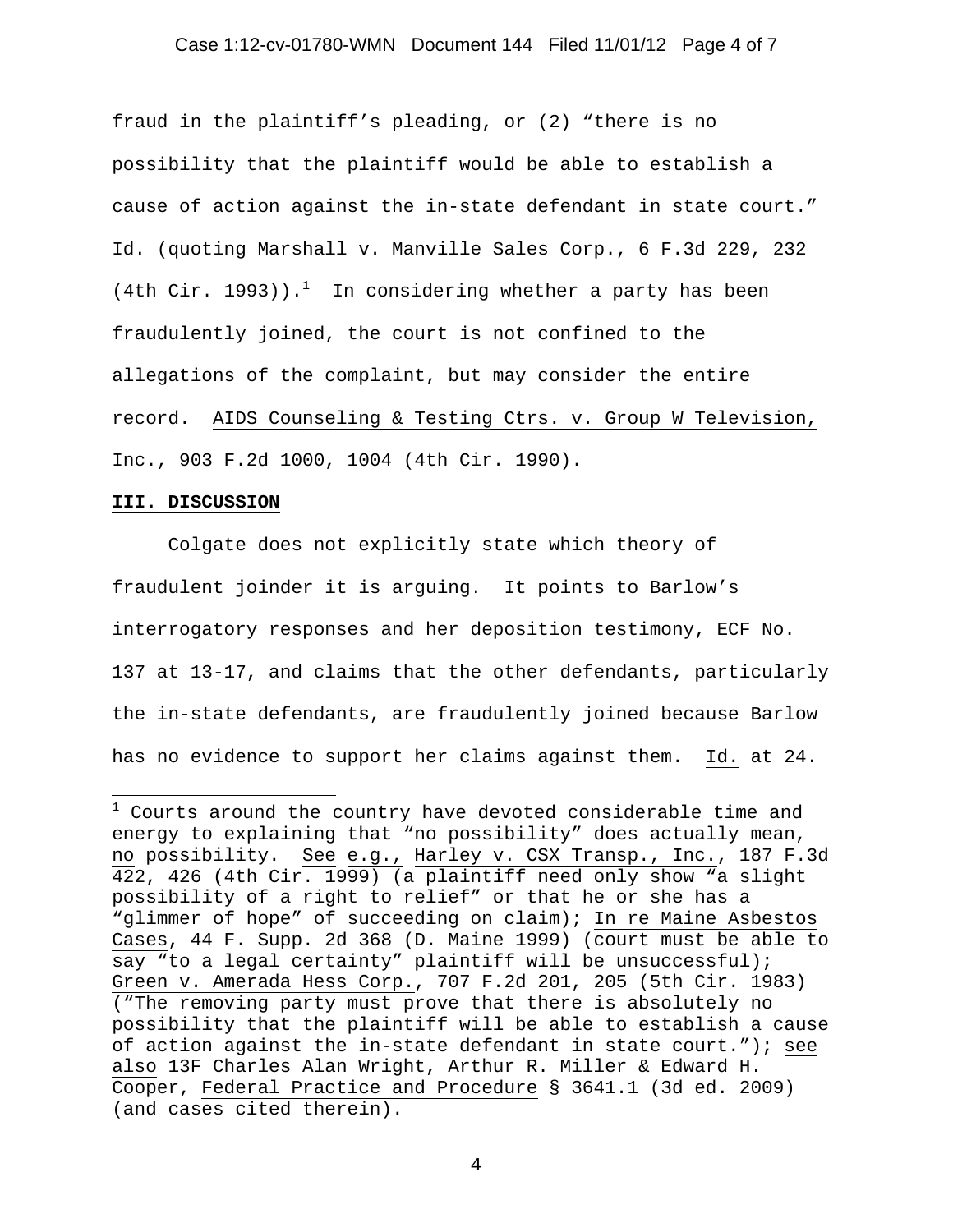# Case 1:12-cv-01780-WMN Document 144 Filed 11/01/12 Page 5 of 7

It appears to the Court that there are two possible readings of Colgate's argument. First, it could be construed as an allegation of actual fraud, which the record does not support. A more reasonable reading of Colgate's position is that it believes Barlow has "no real intention to get a joint judgment" and therefore the joinder was fraudulent. AIDS Counseling 903 F.2d at 1003 (quoting Lewis v. Time, Inc., 83 F.R.D. 455, 460 (E.D. Cal. 1979)). This Court, however, has previously made clear that demonstrating that a plaintiff had no real intention to get a joint judgment is simply a proxy satisfying the no possibility of success standard for showing fraudulent joinder. See Riverdale Baptist Church v. Certainteed Corp., 349 F. Supp. 2d 943, 947-48 (D. Md. 2004). Moreover, showing that a plaintiff did not intend to pursue a joint judgment, by itself, is insufficient. Willard v. United Parcel Serv., 413 F. Supp. 2d 593, 599 (M.D.N.C. 2006) ("the Fourth Circuit would seem to reject using a plaintiff's expressed subjective intention alone as a ground for a finding of fraudulent joinder"). Rather, a defendant must show that "no such intention existed and there is no colorable ground for claiming that such an intention exists." Id. (emphasis in original).

 The heavy burden for proving fraudulent joinder works against Colgate here. Barlow argues that her joinder of the in-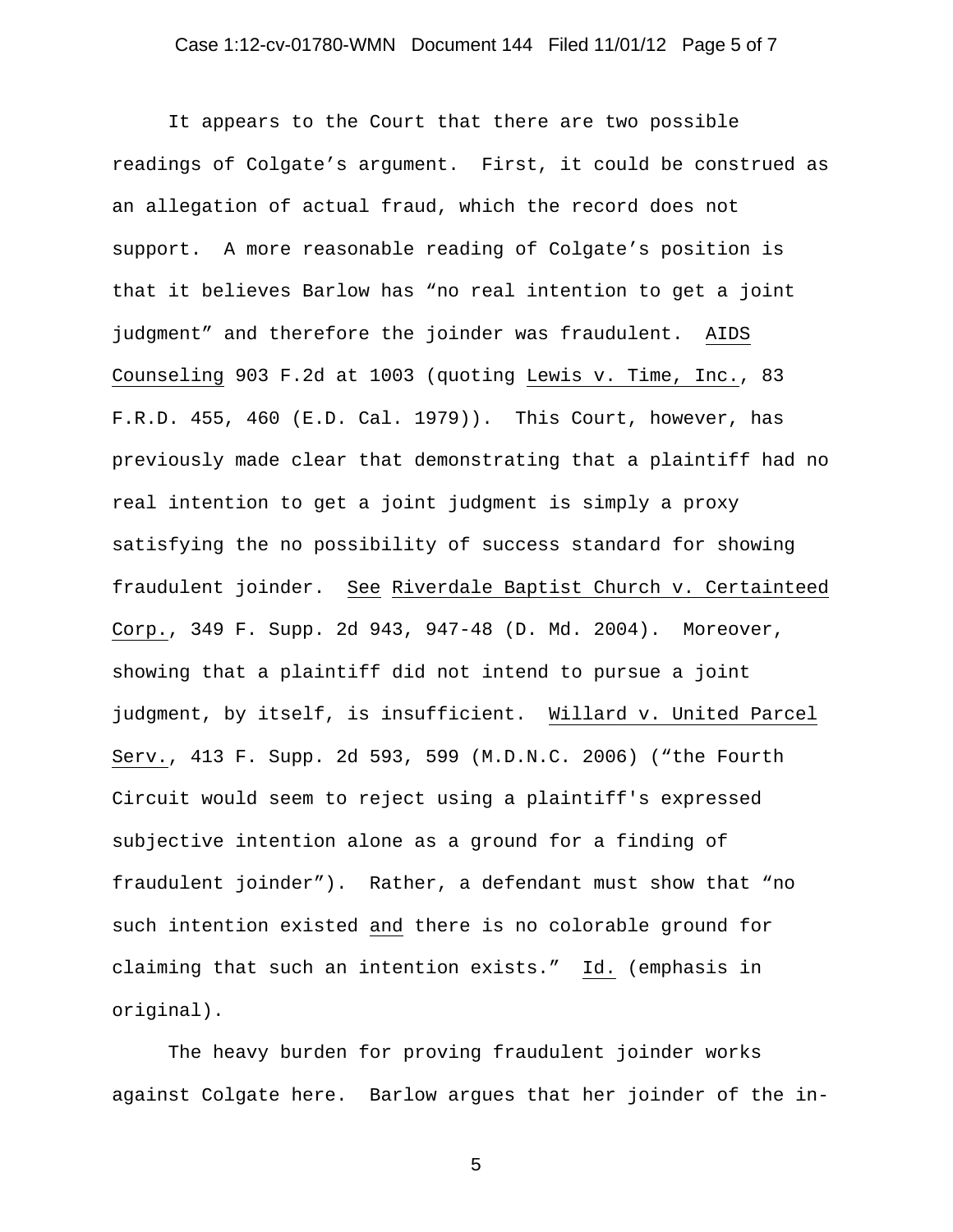### Case 1:12-cv-01780-WMN Document 144 Filed 11/01/12 Page 6 of 7

state defendants was not fraudulent because there remains a possibility that she was exposed to asbestos while working at RMR Corporation, in Maryland, in the 1960s. ECF No. 130 at 3-4 & 21. She points out that her belief that she was exposed to asbestos by her use of Cashmere "does not negate the possibility that she was exposed to asbestos from other sources." ECF No. 137 at 12. This evidence surely preserves the "slight[est] possibility of a right to relief" or a "glimmer of hope" on Barlow's claims against the in-state defendants. Harley, 187 F.3d at 426. As a result, the Court finds that joinder of the in-state defendants here was not fraudulent and the case will be remanded to the Circuit Court for Baltimore City.

 Because no case may be removed more than one year after it has commenced, 28 U.S.C.  $\S$  1446(c), and in this case, that date fell well before discovery was scheduled to close, Colgate was certainly in a difficult position. $^2$  Contrary to Barlow's assertion that this case was removed in bad faith because Colgate acted before discovery closed, ECF No. 66, the Court finds Colgate's attempts to elicit the basis for Barlow's claims against the in-state defendants, ECF No. 65, and its willingness to delay a ruling on any motion for remand until discovery was

 $\overline{a}$ 

 $^2$  The one-year limit on removal applies "unless the district court finds that the plaintiff has acted in bad faith in order to prevent a defendant from removing the action." 28 U.S.C. § 1446(c)(1).